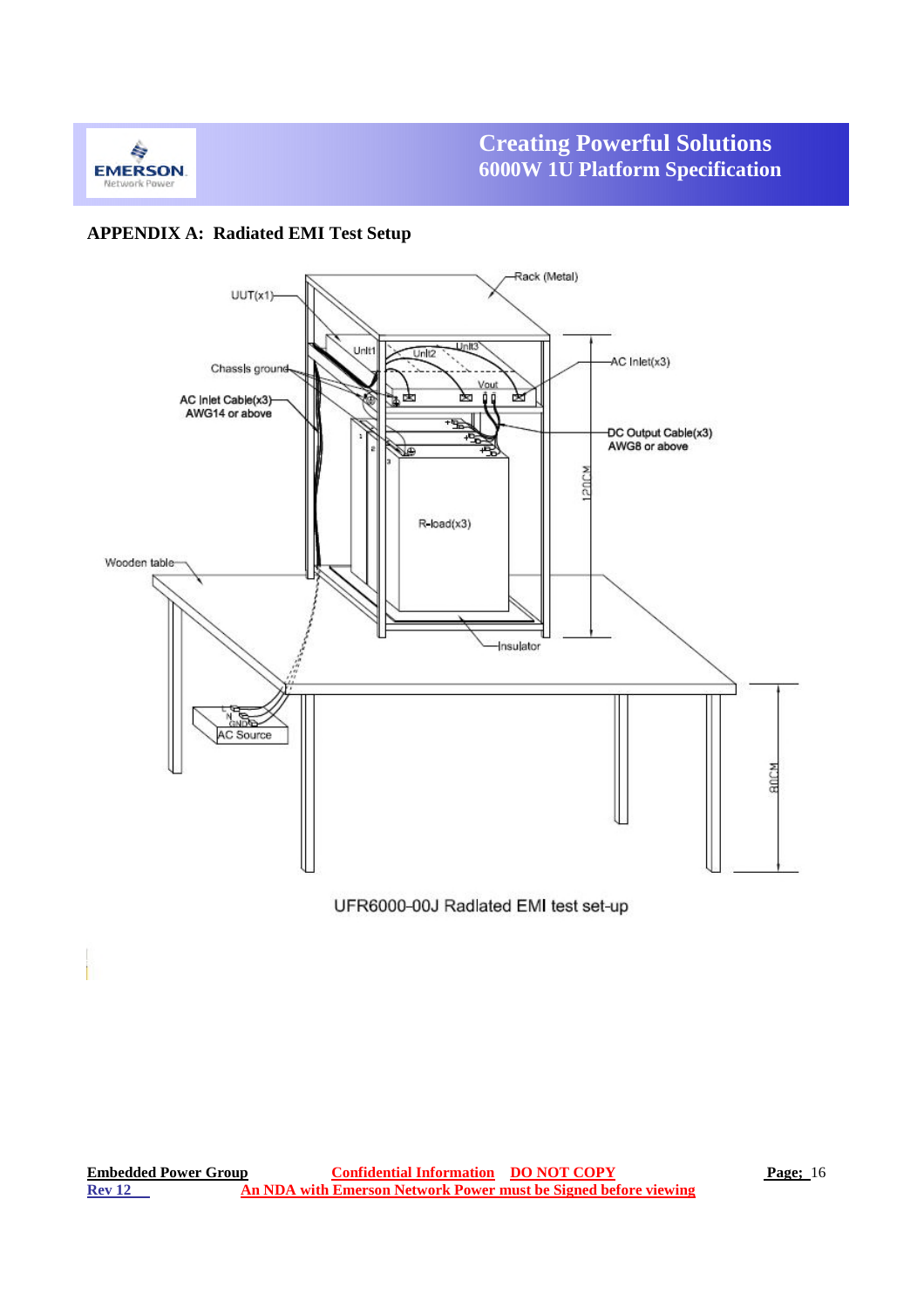

### **8.0 Documentation**

#### **8.1 Documentation**

The power supply Design Team shall provide Emerson Marketing with the following documentation:

- 1. Provide Marketing with Schematics, and Assembly Drawings
- 2. IPS
- 3. MTBF calculation (Telcordia) Not Applicable No Active Components or Electrolytic Capacitors
- 4. PWB layout with component references

**850W**

- 5. DVT reports
- 6. CB test report CB certificate
- 7. Mechanical Outline Drawing, with output connector pin function detail
- 8. Mechanical Outline Drawing Show all dimensions in Inches and Millimeters.
- 9. Key Component Thermal measurements.

### **9.0 RoHS Compliant, Lead-Free Requirements**

#### **General**

The UFR6000 shall meet the generally accepted RoHS specification. Compliance with this specification shall include all of the components, parts, assemblies and packaging of this product. Restricted Materials cannot be contained in the product or used in the manufacturing of this product or its components above the designated thresholds.

#### **EU RoHS Directive**

The UFR6000 must be in compliance of the EU RoHS 6/6 Directive.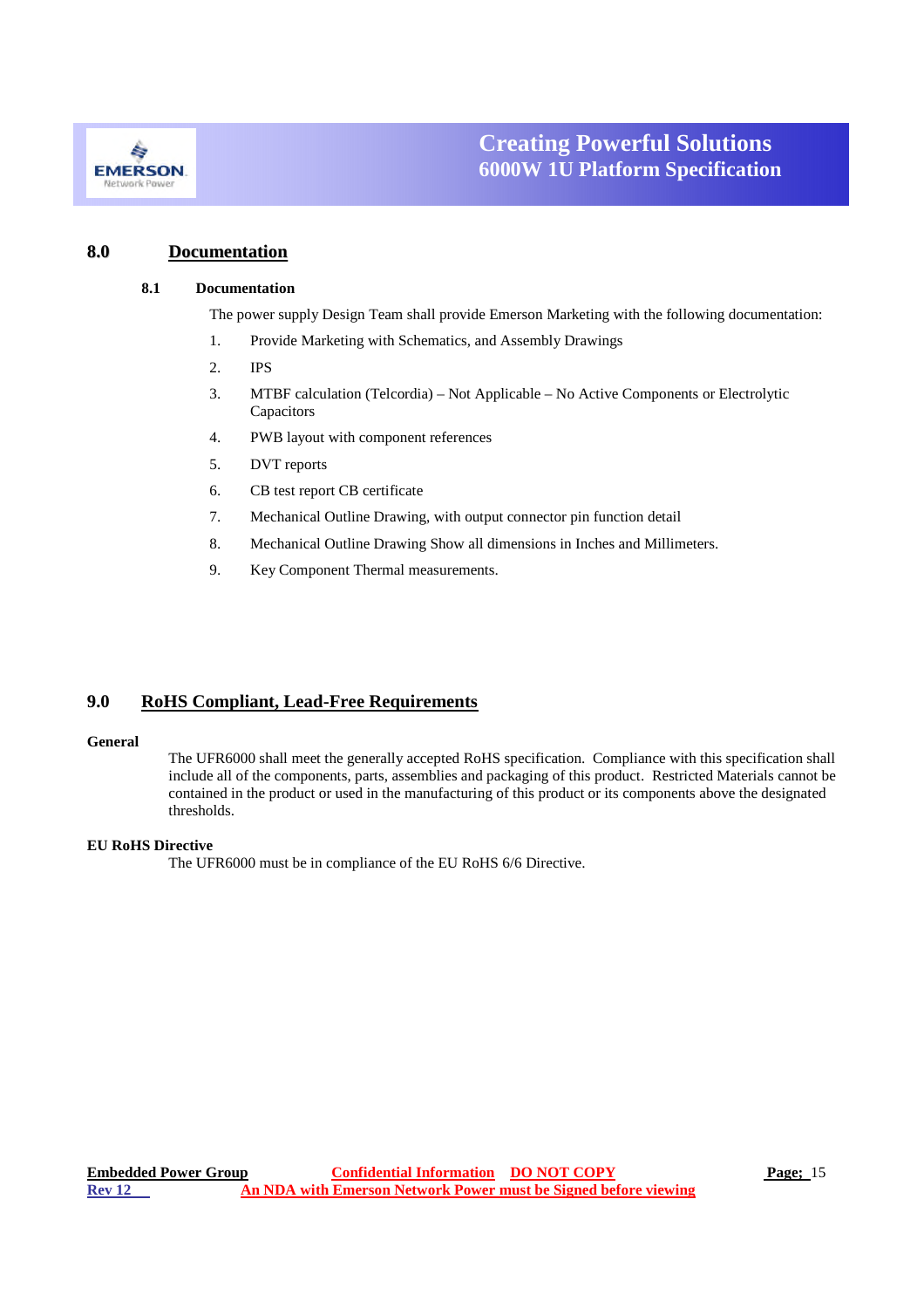

The rack with power supplies installed shall meet the requirements in Emerson QP4205. All components within the rack and power supplies shall be appropriately secured to prevent failure resulting from this test. At the conclusion of tests, the rack with power supplies shall be powered up under maximum rated load and shall perform within specification.

| Vibration | Operating<br>Non-operating | 1.0 G peak<br>1.5 G peak           |
|-----------|----------------------------|------------------------------------|
| Shock     | Operating<br>Non-operating | 10 G peak/11 ms<br>40 G peak/11 ms |

**850W**

#### **6.8 Weight**

The rack without power supplies shall weigh less than or equal to 11 lbs.

### **7.0 Miscellaneous Requirements**

#### **7.1 Burn-In**

No burn-in is required, assuming that no active components are used. If active components are proposed for use in the design, engineering should notify marketing for further review.

#### **7.2 MTBF**

Not-Applicable – No Active Components or Electrolytic Capacitors

#### **7.3 Quality Assurance**

Full QAV testing shall be conducted in accordance with Emerson standards.

#### **7.5 Failure Analysis**

N/A

#### **7.6 Warranty**

The manufacturer shall warrant the power supply to be free of defects in materials and workmanship for a minimum period of **two years** from the date of shipment, when operated within specifications. The warranty shall be fully transferable to the end owner of the equipment powered by the supply.

#### **7.7 Special Japanese Requirements that MUST be adhered to;**

- **7.7.1** No water based Electrolyte E-Caps allowed in the design
- **7.7.2** No Tantalum caps are allowed in the design
- **7.7.3** 1500VAC Hipot test 2121Vdc test may be substituted.
- **7.7.4** Smokeless Design Not-Applicable No Active Components or Electrolytic Capacitors
- **7.7.5** Full RoHS Design, complying to the EU RoHS directive, for 6/6 compliance.
- **7.7.6** Japanese Sources for Fans Not-Applicable No Active Components or Electrolytic Capacitors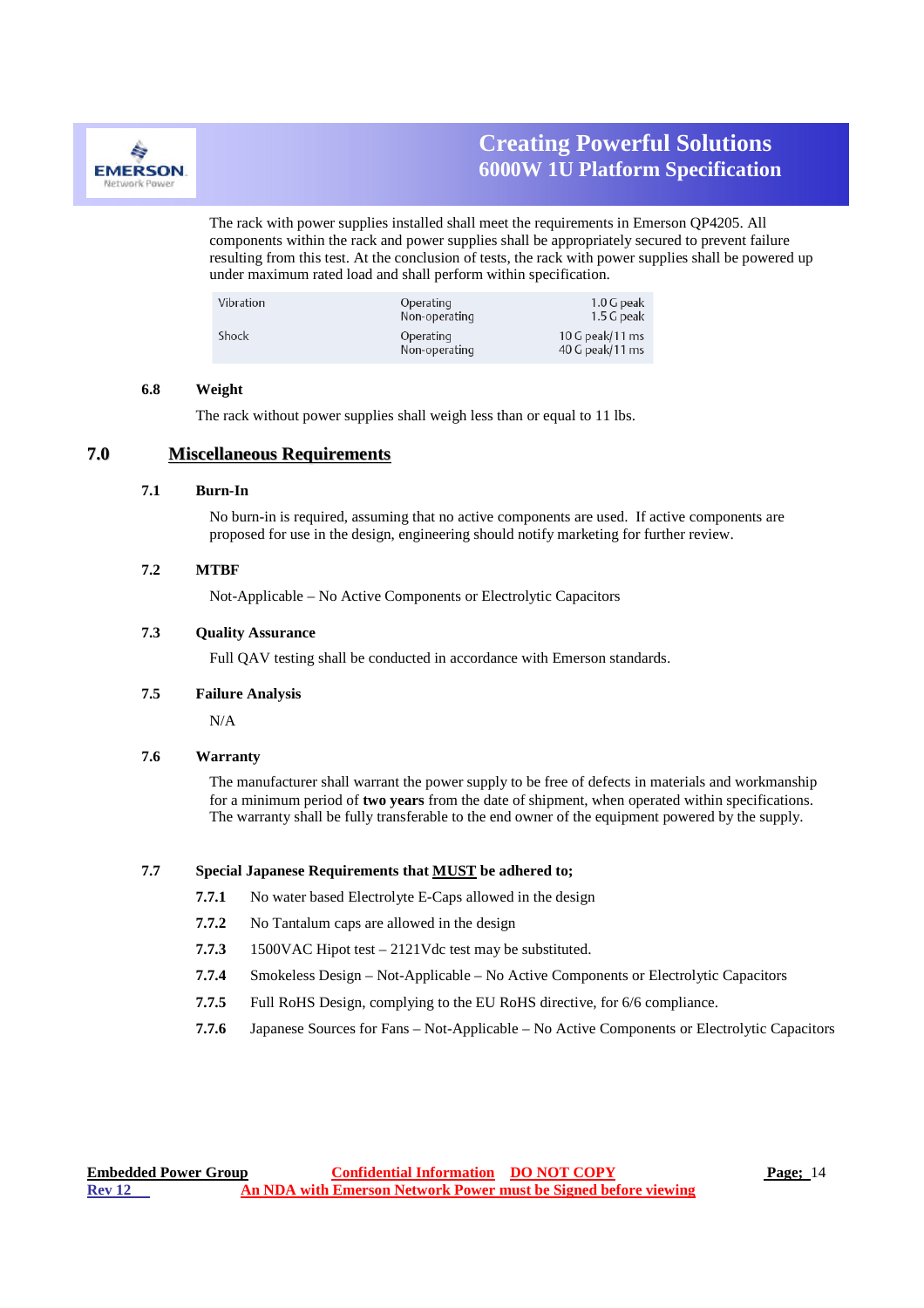

#### **6.5 Mechanical Drawing**

**850W**



The filler-panel drawing is shown below.



#### **6.6 Marking/Labels**

The rack must also be indelibly marked with the connection identifications, the manufacturers name, model number, serial number, input and output voltages, input and output currents and agency logos. The supply must also have a bar code label conforming to Emerson Standard Specification for Bar Code Labeling.

#### **6.7 Shock/Vibration**

| <b>Embedded Power Group</b> | <b>Confidential Information DO NOT COPY</b>                     | <b>Page</b> ; 13 |
|-----------------------------|-----------------------------------------------------------------|------------------|
| <b>Rev 12</b>               | An NDA with Emerson Network Power must be Signed before viewing |                  |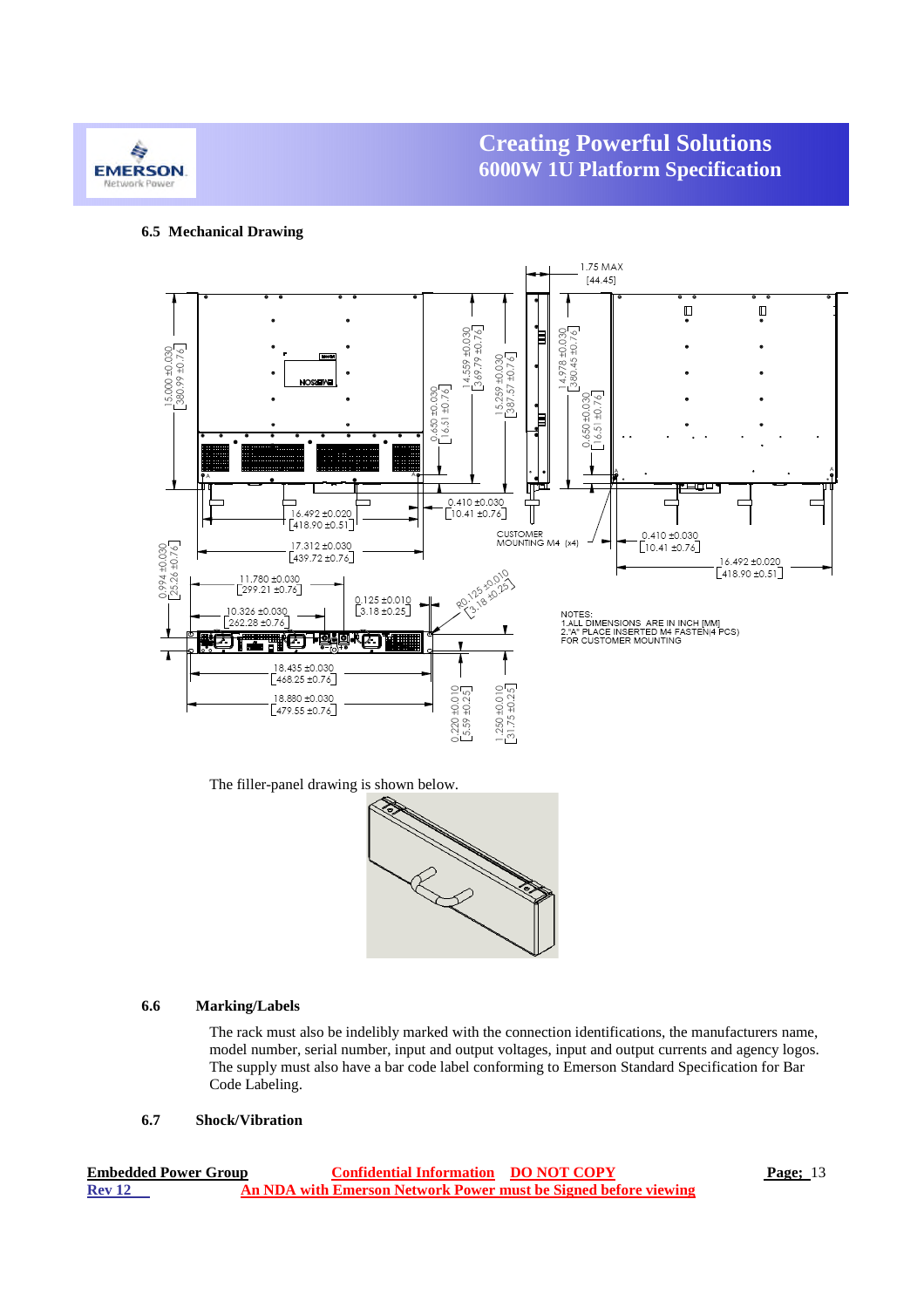

### **6.3 Signal Connector (J16)**

**850W**



|                | <b>Shelf Connector</b>                             | <b>Mating Connector</b> |                   |  |  |  |  |  |
|----------------|----------------------------------------------------|-------------------------|-------------------|--|--|--|--|--|
|                | Molex: 52986-2679                                  | Molex: 52316-2619       |                   |  |  |  |  |  |
|                | Tyco: 2-5178238-4                                  |                         | Tyco: 2-5175677-4 |  |  |  |  |  |
|                | Signal Connector (1 per shelf)                     |                         |                   |  |  |  |  |  |
|                | <b>Rack Connector Pin Out</b>                      |                         |                   |  |  |  |  |  |
| Pin No.        | <b>Function</b>                                    | Pin No.                 | <b>Function</b>   |  |  |  |  |  |
| 1              | Sense+                                             | 14                      | Ishare            |  |  |  |  |  |
| 2              | Ground                                             | 15                      | Unit 1 Present    |  |  |  |  |  |
| 3              | Sense-                                             | 16                      | Ground            |  |  |  |  |  |
| $\overline{4}$ | Ground                                             | 17                      | Unit 2 Present    |  |  |  |  |  |
| 5              | PS-EN (Control) <sup>(8)</sup>                     | 18                      | Ground            |  |  |  |  |  |
| 6              | DC1-OK-L                                           | 19                      | Unit 3 Present    |  |  |  |  |  |
| 7              | DC2-OK-L                                           | 20                      | Ground            |  |  |  |  |  |
| 8              | DC3-OK-L                                           | 21                      | SCL               |  |  |  |  |  |
| 9              | <sup>2</sup> C-En-H-1 (Comm-En-H) <sup>(8)</sup>   | 22                      | Ground            |  |  |  |  |  |
| 10             | I <sup>2</sup> C-En-H-2 (Comm-En-H) <sup>(8)</sup> | 23                      | <b>SDA</b>        |  |  |  |  |  |
| 11             | <sup>12</sup> C-En-H-3 (Comm-En-H) <sup>(8)</sup>  | 24                      | Ground            |  |  |  |  |  |
| 12             | Ground                                             | 25                      | SMBALERT#         |  |  |  |  |  |
| 13             | 12V-Aux                                            | 26                      | N/C               |  |  |  |  |  |

NOTE: The Ground in the connector pinout above (Pins 2, 4, 12, 16, 18, 22 and 24) represent signal ground and is distinct from Main Output Return.

#### **6.4 Power Supply Connector**

Mating connector shall be compatible with the output connector of the UFE2000 power supplies.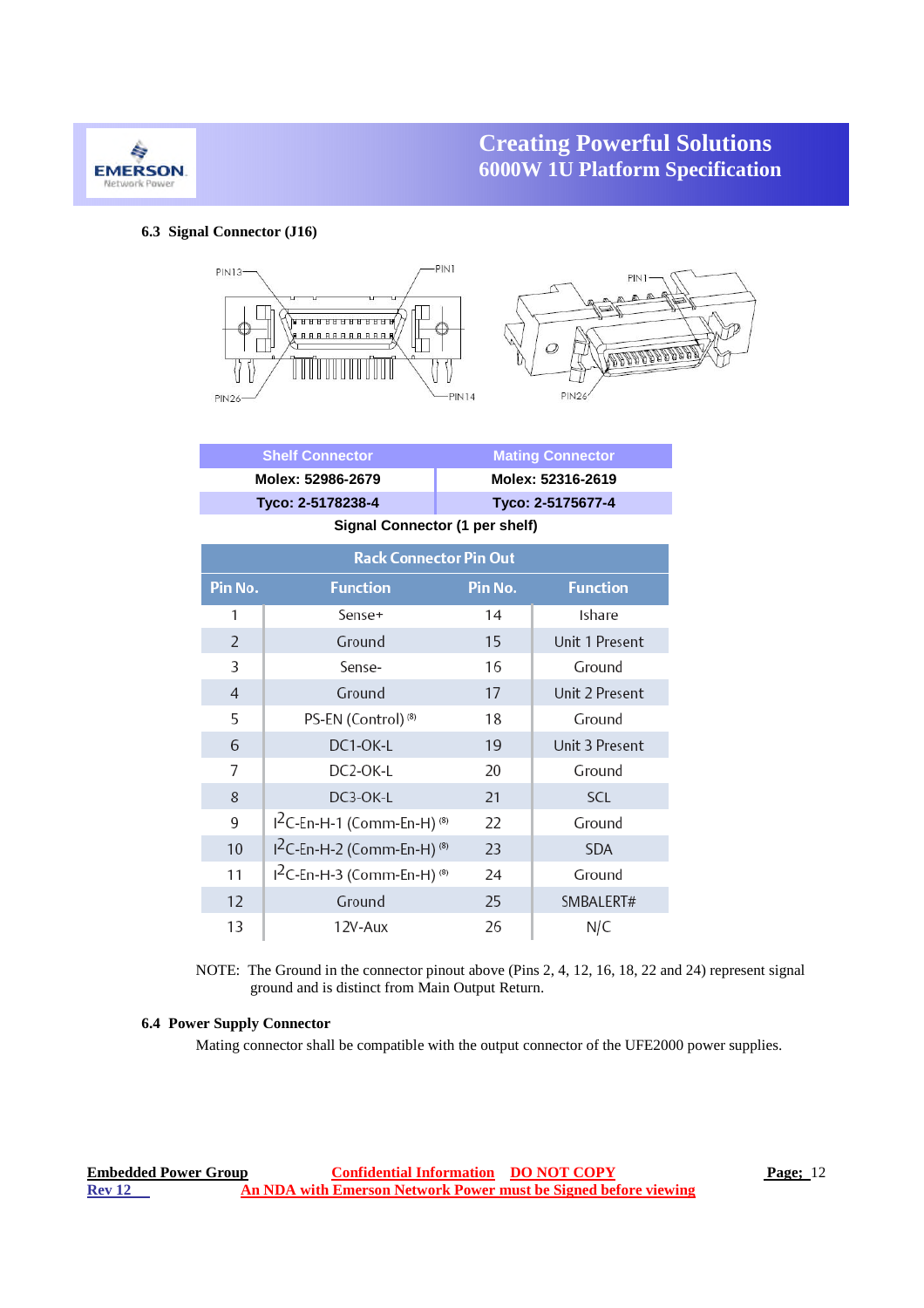

#### **6.1 AC Input Connectors (J1, J2, J3)**

**850W**

- 6.1.1 The rack shall provide a dedicated IEC-320 style connector for each power supply.
- 6.1.2 For each connector, IEC-320 style AC input connectors rated appropriately for safety agency requirements shall be used.
- 6.1.3 An input power cord retainer clip, or alternate mechanism approved by marketing, shall be provided to prevent accidental disconnect of AC power cords.

#### **6.2 DC Output Connector**

- 6.2.1 The DC output connector shall mimic the design currently implemented on 7001009-xxxx or an alternative may be proposed and agreed to by marketing.
- 6.2.2 The DC output represents an energy hazard and a cover and connection mechanism shall be defined by the engineering team and agreed to by marketing.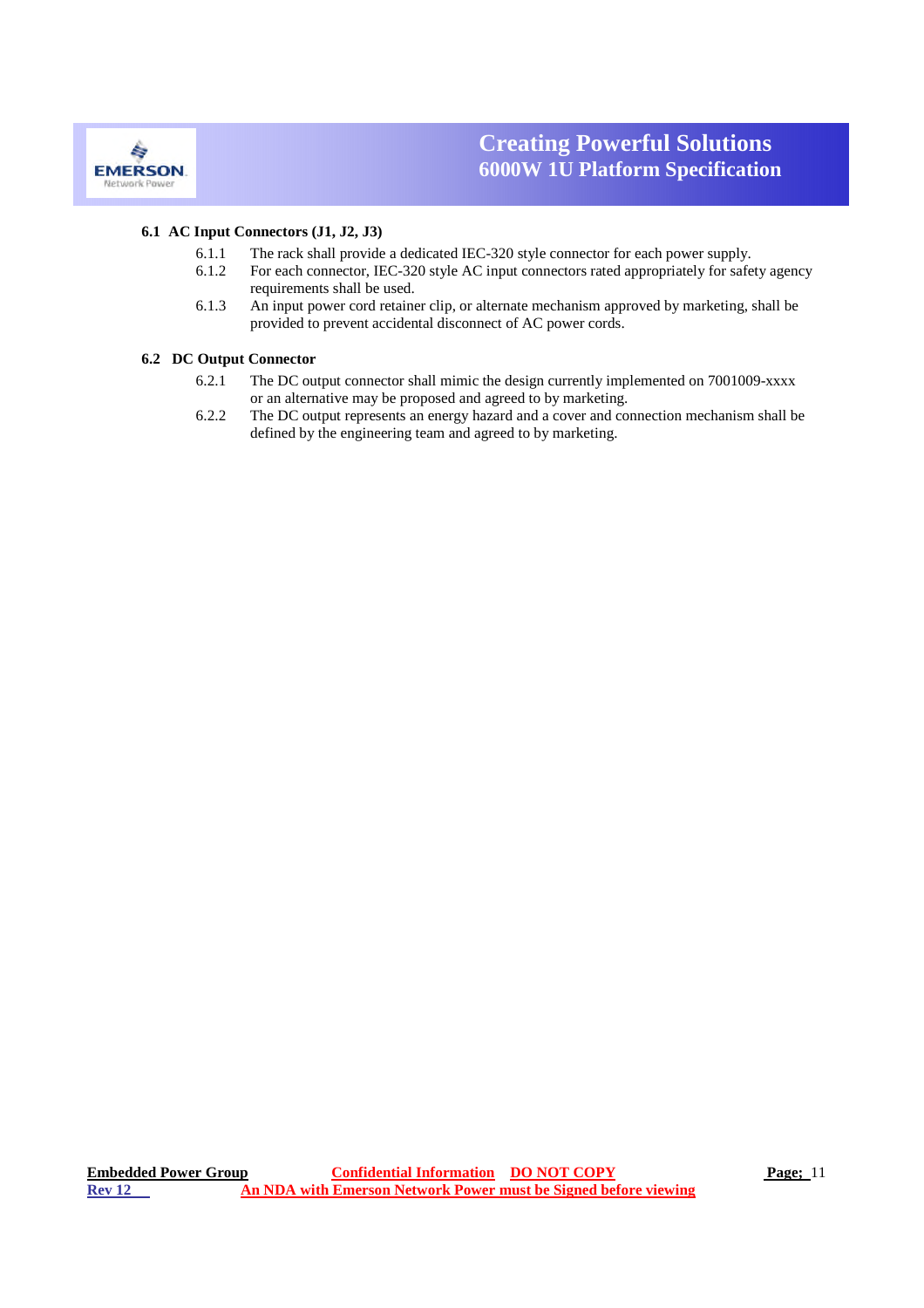

**850W** The Auxiliary Output provides N+1 redundant power of 2.8W maximum.

#### **5.13 Protection Circuits**

The rack design shall not compromise the integrity of any power supply protection features.

Additional protection may be required for safety reasons.

#### **5.14 Rack Addressing (SW1)**

The rack shall provide the lowest 2 significant bits to the power supply address lines (corresponding to PS-ID0 & PS-ID1). Each power supply shall receive distinct bit combinations (00, 01, 10). Bit combination 11 shall not be used.

The rack shall provide a 2-position DIP switch (SW1) for setting the next two significant bits of ALL power supplies in the rack (corresponding to PS-ID2 & PS-ID3).

| UFR6000 RACK            | RACK_ID0    | RACK_ID1     | <b>DIP SWITCH SETTING</b>              |                | <b>UFE I<sup>2</sup>C/SMBus Address</b> |                    |
|-------------------------|-------------|--------------|----------------------------------------|----------------|-----------------------------------------|--------------------|
| <b>NUMBER</b>           | $(PS-ID2)$  | $(PS-ID3)$   | (SW1)                                  | LEFT*          | <b>CENTER*</b>                          | RIGHT <sup>*</sup> |
| 1                       | 1           | $\mathbf{1}$ | $\leq$<br>$\,2\,$<br>(Factory Default) | F <sub>8</sub> | <b>FA</b>                               | FC                 |
| $\overline{2}$          | 1           | $\mathbf{0}$ | $\leq 1$<br>$\overline{\mathbf{2}}$    | E8             | EA                                      | EC                 |
| $\overline{\mathbf{3}}$ | $\mathbf 0$ | 1            | $\leq 1$ 2                             | F <sub>0</sub> | F <sub>2</sub>                          | F4                 |
| $\overline{\mathbf{4}}$ | $\mathbf 0$ | $\mathbf{0}$ | $\geq 1$<br>$\,2$                      | E <sub>0</sub> | E <sub>2</sub>                          | E4                 |

\* Left, Center and Right refer to power supply position within rack when viewed from the front.

#### **5.15 Digital Signal Integrity**

I2C capacitive loading requirements shall dictate how many racks and/or power supplies can share a communications bus without the need for external buffering.

#### Notes:

- 1. Engineering to advise Marketing, so that this can be noted in datasheet and/or application notes.
- 2. The  $I^2C$  must disconnect and go to a High Impedance State when the supply is dead. Verify that this is true at the power supply level and not compromised by the rack design.
- 3. The current share circuitry is analog and not subject to the same constraints.

### **6.0 Mechanical and Connectorization**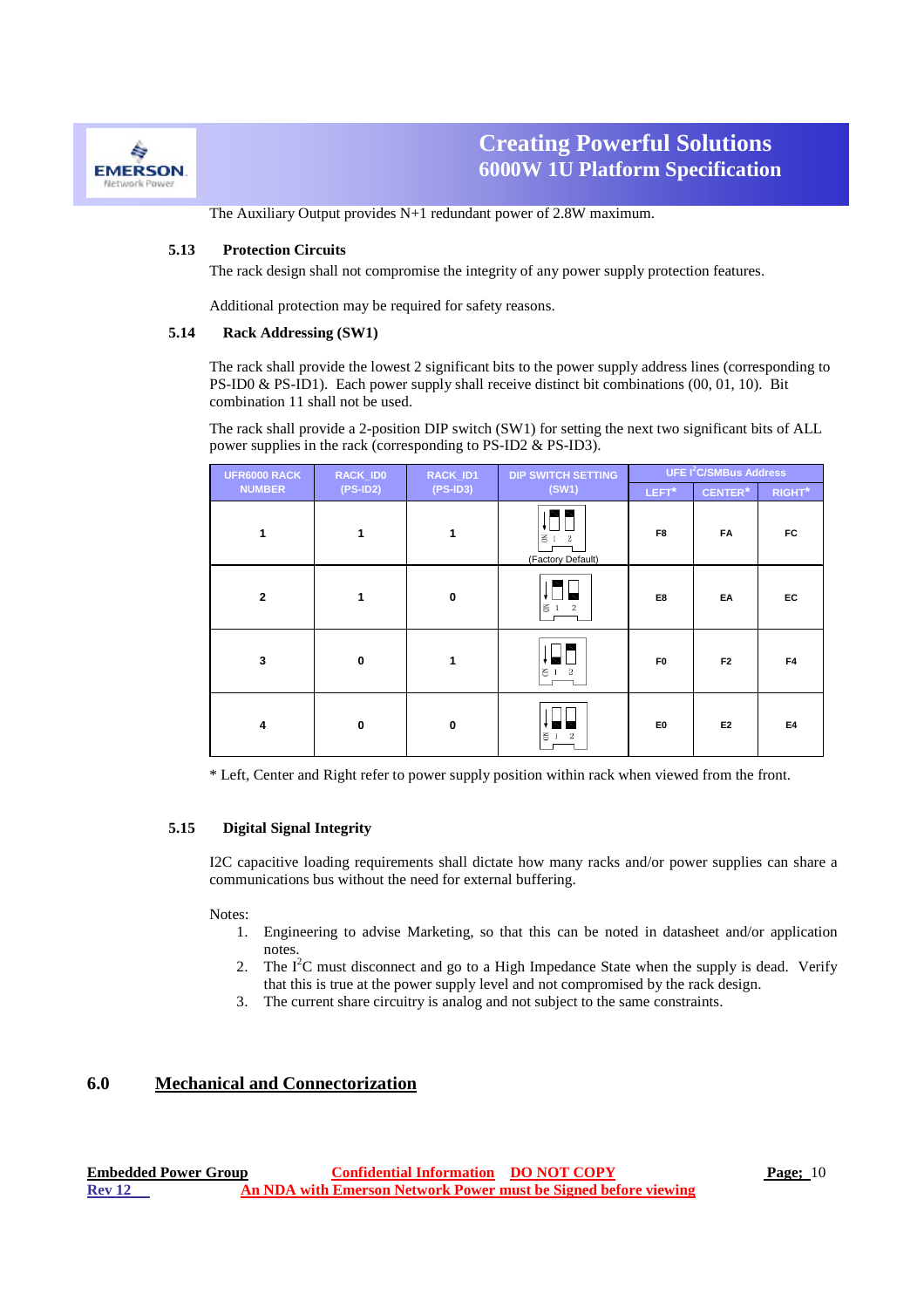

- **850W** 5.3.4 A method shall be provided in the rack for tieing the Return of the Auxiliary Output to either +ve or –ve side of main output. This connection should be user-accessible. Engineering to make proposal to Marketing for approval.
- 5.3.5 A method shall be provided in the rack for tieing either the +ve or –ve side of the main output to chassis ground point. This shall be user-accessible. Engineering to make proposal to Marketing for approval along with assessment of safety requirements for size and/or labeling of these connections.

#### **5.8 Remote Sense:**

Remote sense connections of UFE2000 power supplies shall be incorporated into rack design.

#### **5.9 Redundant Operation**

The rack design shall support N+1 redundant operation of populated power supplies, N less than or equal to 11. This configuration would be implemented with 4 racks stacked on top of each other.

#### **5.10.1 Hot Swap Requirement**

Hot swapping a power supply is the process of inserting and extracting a power supply from an operating power system. During this process the output voltage shall remain within the specified limits when tested with an external capacitive load between 0 and 40,000uF. The hot swap test shall be conducted when the system is operating under both static and dynamic conditions.

The rack shall support hot insertion of power supplies by the following methods:

- 1. Power supply inserted without AC applies to rear of rack.
- 2. Power supply inserted with AC applied to rear of rack and PS\_EN set to prevent turn-on of power supply.
- 3. Power supply inserted with AC applied to rear of rack and PS\_EN set to allow turn-on of power supply

The rack shall support hot extraction of power supplies by the following methods:

- 1. Power supply extracted without AC applied to rear of rack
- 2. Power supply extracted with AC applied to rear of rack and PS\_EN set to prevent turnon of power supply.
- 3. Power supply extracted with AC applied to rear of rack and PS\_EN set to allow turn-on of power supply

Many variations of the above are possible. The rack and power supplies need to be compatible with these different variations. In general, a failed (off by internal latch or external control) supply may be removed, then replaced with a good power supply, however, hot swap needs to work with operational as well as failed power supplies. The newly inserted power supply may get turned on by insertion or by system management recognizing an inserted supply and explicitly turning it on.

#### **5.11 Forced Load Sharing – Main Output**

The rack design shall support load-sharing of the main output on up to 12 UFE2000 power supplies. This configuration would be implemented with up to 4 racks stacked on top of each other.

#### **5.12 Load sharing – Auxiliary Output**

No forced load sharing is supported. Passive load sharing is desirable aided by resistance in the rack design.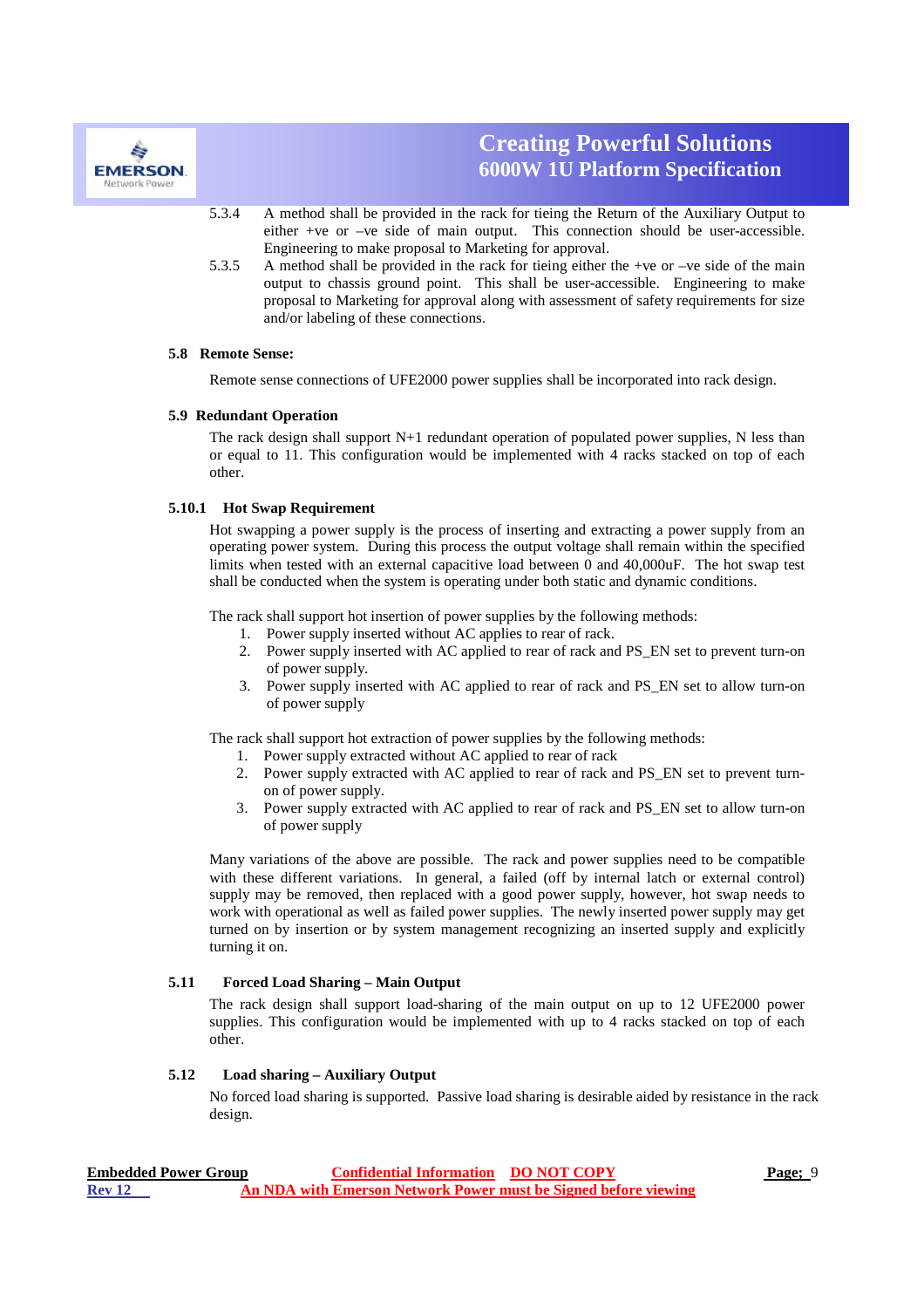

#### **4.6 Leakage Current**

At each input connector, 5.4mA maximum at 240vac input voltage 60hz, at each input. Safety labeling shall be applied as appropriate.

#### **4.7 ON/OFF Power Switch**

Not Applicable

**850W**

#### **4.8 Input Fusing**

Not-Applicable. Refer to appropriate UFE2000 power supply specifications.

#### **4.9 Efficiency**

Not-Applicable. Refer to appropriate UFE2000 power supply specifications.

#### **4.10 Power Line Transient Protection**

Not-Applicable. Refer to appropriate UFE2000 power supply specifications.

#### **4.11 Holdover Storage**

Not-Applicable. Refer to appropriate UFE2000 power supply specifications.

### **4.12 AC Under Voltage Tolerance**

The rack and/or power supplies shall not be damaged and shall either operate properly or shut down (latching or non-latching: output load dependent) when the input voltage is less than the minimum operating voltage

### **5.0 Electrical Output Requirements**

#### **5.1 Output Voltage and Current**

The rack shall support the maximum rated output voltage and current levels when populated with up to 3 (three) UFE2000 power supplies.

The tolerance of the current share circuits shall be considered during the design.

All main outputs shall be tied together on the backplane to create a single main output bus.

All auxiliary outputs shall be tied together on the backplane to create a single auxiliary output bus.

#### **5.2 No Load Operation**

The rack design shall not negatively affect the ability of the power supplies to operate at no-load.

#### **5.3 Grounding**

- 5.3.1 Combined (after ORing) main output shall float relative to chassis and signal ground. Appropriate EMI filter caps may be used.
- 5.3.2 Combined (after ORing) auxiliary output shall float relative to chassis. Appropriate EMI filter caps may be used.
- 5.3.3 All signals are referenced to 12V\_Auxiliary Ground/Return.

| <b>Embedded Power Group</b> | <b>Confidential Information DO NOT COPY</b> |                                                                 | <b>Page</b> ; 8 |
|-----------------------------|---------------------------------------------|-----------------------------------------------------------------|-----------------|
| <b>Rev 12</b>               |                                             | An NDA with Emerson Network Power must be Signed before viewing |                 |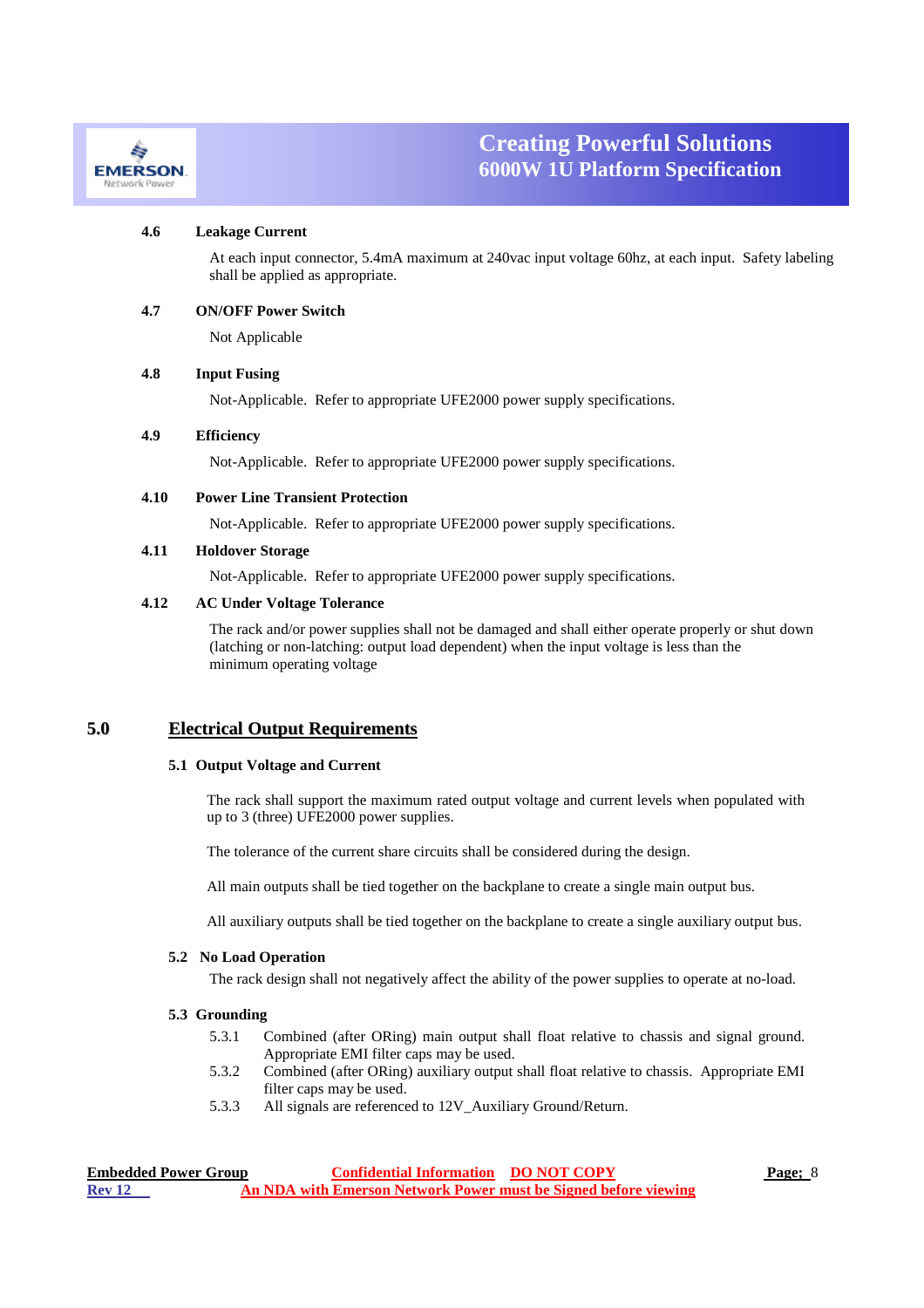

EN55024:1998 – Information Technology Equipment – Immunity Characteristics, Limits and Method of Measurement.

### **3.0 Environmental Requirements**

**850W**

| 3.1 Operating Temperature:              | $-33$ to $+70$ degrees C                                                                                                                                          |
|-----------------------------------------|-------------------------------------------------------------------------------------------------------------------------------------------------------------------|
| 3.2 Storage Temperature:                | $-40$ to $+100$ degrees C                                                                                                                                         |
| <b>3.3 Operating Relative Humidity:</b> | 5 to 80% non-condensing                                                                                                                                           |
| <b>3.4 Storage Relative Humidity:</b>   | 5 to 95% non-condensing                                                                                                                                           |
| 3.5 Operating Altitude:                 | Up to 10,000 feet above sea level.                                                                                                                                |
| 3.6 Storage Altitude:                   | Up to 35,000 feet above sea level                                                                                                                                 |
| 3.7 Cooling:                            | Provided by UFE2000 power supplies                                                                                                                                |
| <b>3.8 RoHS Compliant</b>               | See Section 9.0                                                                                                                                                   |
| <b>3.9 Acoustic Requirements</b>        | The overall A-weighted sound pressure level measured at<br>1 meter from the rack shall not exceed 58dB, at Min Load,<br>25C ambient, 1 power supply populated.    |
|                                         | The overall A-weighted sound pressure level measured at<br>1 meter from the rack shall not exceed 76dB, at full Load,<br>55C ambient, 3 power supplies populated. |

### **4.0 Electrical Input Requirements**

### **4.1 AC Input**

Each input to the rack, when populated with the UFE2000 power supplies, shall reduce line harmonics at each input in accordance with the *EN61000-3-2* and *JEIDA MITI* standards. The input power factor at each input shall be greater than 0.98 over all specified input voltages, at loads greater than 50% of the power supply's maximum output rating.

#### **4.2 Input Frequency Range**

47 to 63 Hz, single phase

### **4.3 Power Factor Correction:**

Not-Applicable. Refer to appropriate UFE2000 power supply specifications.

#### **4.4 Input Current**

At each input connector, 18 Amps max input current at 100vac and 16A at 200vac.

### **4.5 Inrush Current**

Not-Applicable. Refer to appropriate UFE2000 power supply specifications.

| <b>Embedded Power Group</b> | <b>Confidential Information DO NOT COPY</b> |                                                                 | Page; 7 |
|-----------------------------|---------------------------------------------|-----------------------------------------------------------------|---------|
| <b>Rev 12</b>               |                                             | An NDA with Emerson Network Power must be Signed before viewing |         |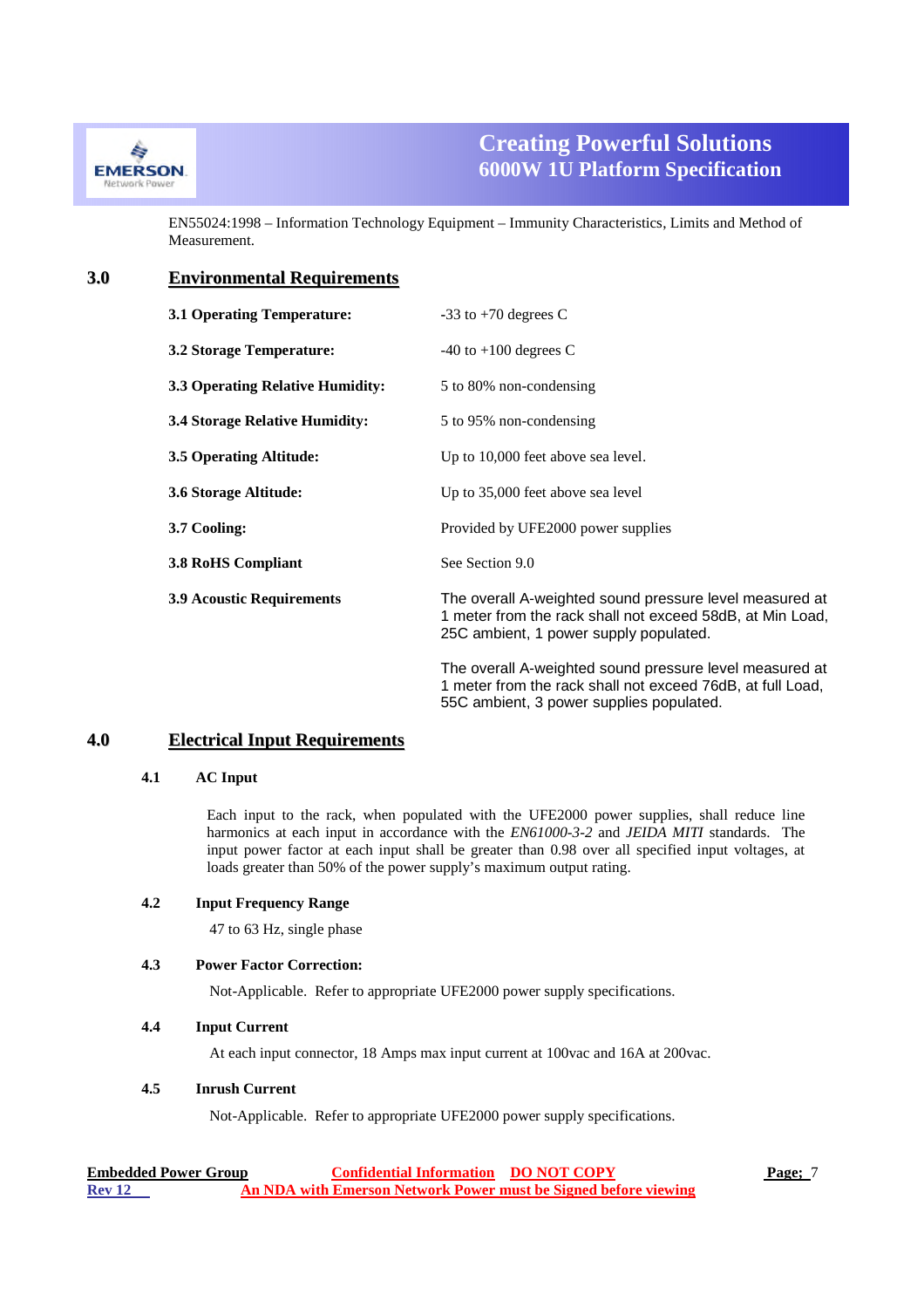

### **2.0 Safety and Compliance Requirements (Designed to meet the following)**

**850W**

#### **2.1 UL 60950**

The rack must be recognized to UL60950 and so labeled. The recognition shall be without D3 deviations and shall include stalled fan tests. Deliver UL Conditions of Acceptability as early in as possible. Apply for cUL to cover the CSA requirement.

#### **2.2 CSA 22.2 No. 60950**

The rack must be certified to CSA 22.2 No. 60950 Level 5 and so labeled. **See UL**.

#### **2.3 EN60950 CB Report**

The rack must be certified and licensed to EN60950, Class 1, SELV, and so labeled. This certification must be done by an international safety approvals granting organization such as TUV.

#### **2.4 EN60950 Deviations CB Report**

The rack shall be designed to meet all EN60950 Nordic Deviations. CB Report required which includes all deviations.

2.5 CHINA CCC APPROVAL: TBD (Administrative and performance requirements for the CQC China "Related Regulations of Detailed Rules and Procedures for Implementing the Safety License System of Import Commodities" in accordance with Standard GB9254)

#### **2.6 Conducted EMI**

The rack, when populated with one (1), two (2) or three (3) power supplies shall meet the conducted EMI limits specified in FCC Docket No. 20780 Part 15 Subpart J Class B and the limits specified in EN55022, Level "B".

#### **2.7 Radiated EMI**

The rack, when populated with one (1), two (2) or three (3) power supplies, shall meet the compliance to the radiated EMI limits specified in FCC Docket No. 20780 Part 15 Subpart J Class A and the limits specified in EN55022, Level "A" with a minimum of 6dB margin under the limits. Blank filler panels shall be populated in unused slots.

Test setup is included in Appendix A below.

#### **2.8 Electromagnetic Compatibility/Input Transients**

The rack, when populated with the UFE2000 power supplies, shall meet the following specs.

EN61000-3-2 Harmonics

EN61000-3-3 Voltage fluctuations

EN61000-4-2 ESD Air/Contact, Level 3, performance Criteria TBD

EN61000-4-3 Radiated Susceptibility, Level 3, Criteria TBD

EN61000-4-4 Fast Transient, Level 3, Criteria TBD.

EN61000-4-5 Surges, Level 3, Criteria TBD.

EN61000-4-6 Conducted Susceptibility, Level 3, Criteria TBD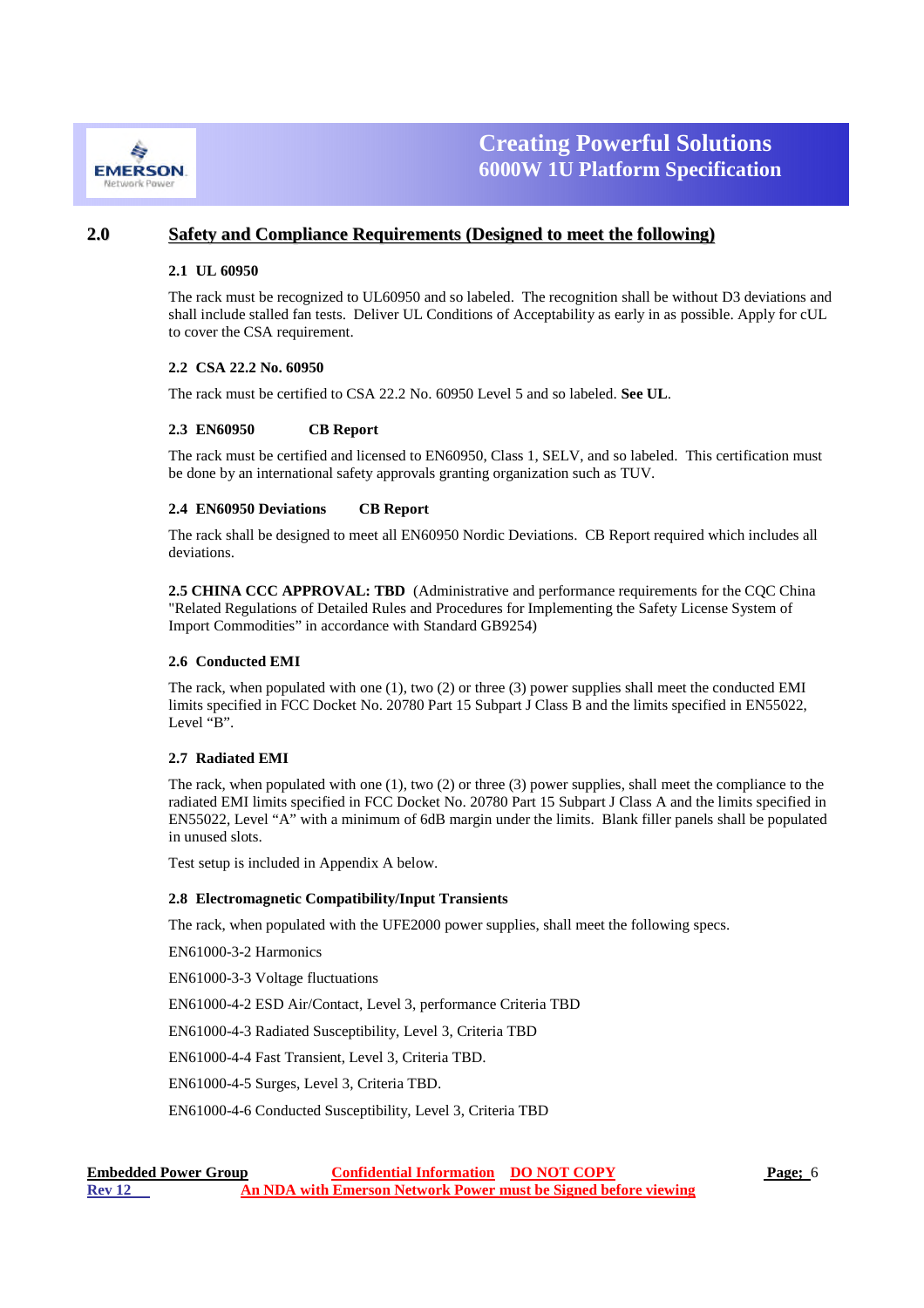

### **1.0 Document Overview**

**850W**

#### **1.1 Scope**

This document defines the mechanical and electrical requirements for a 1U rack that holds up to three (3) UFE2000 switching power supplies.

When populated with three (3) UFE2000 power supplies, the rack provides a 48Vdc bus with up to 6000W of non-redundant power or 4000W of N+1 redundant power.

### **1.2 Model Numbers**

| Model Number | Description                                               | <b>Notes</b> |
|--------------|-----------------------------------------------------------|--------------|
| UFR6000-00J  | 1U Rack, accepts up to 3 UFE2000<br><b>Power Supplies</b> |              |
| UFR6000PJ    | <b>Blank Filler Panel</b>                                 |              |
|              |                                                           |              |
|              |                                                           |              |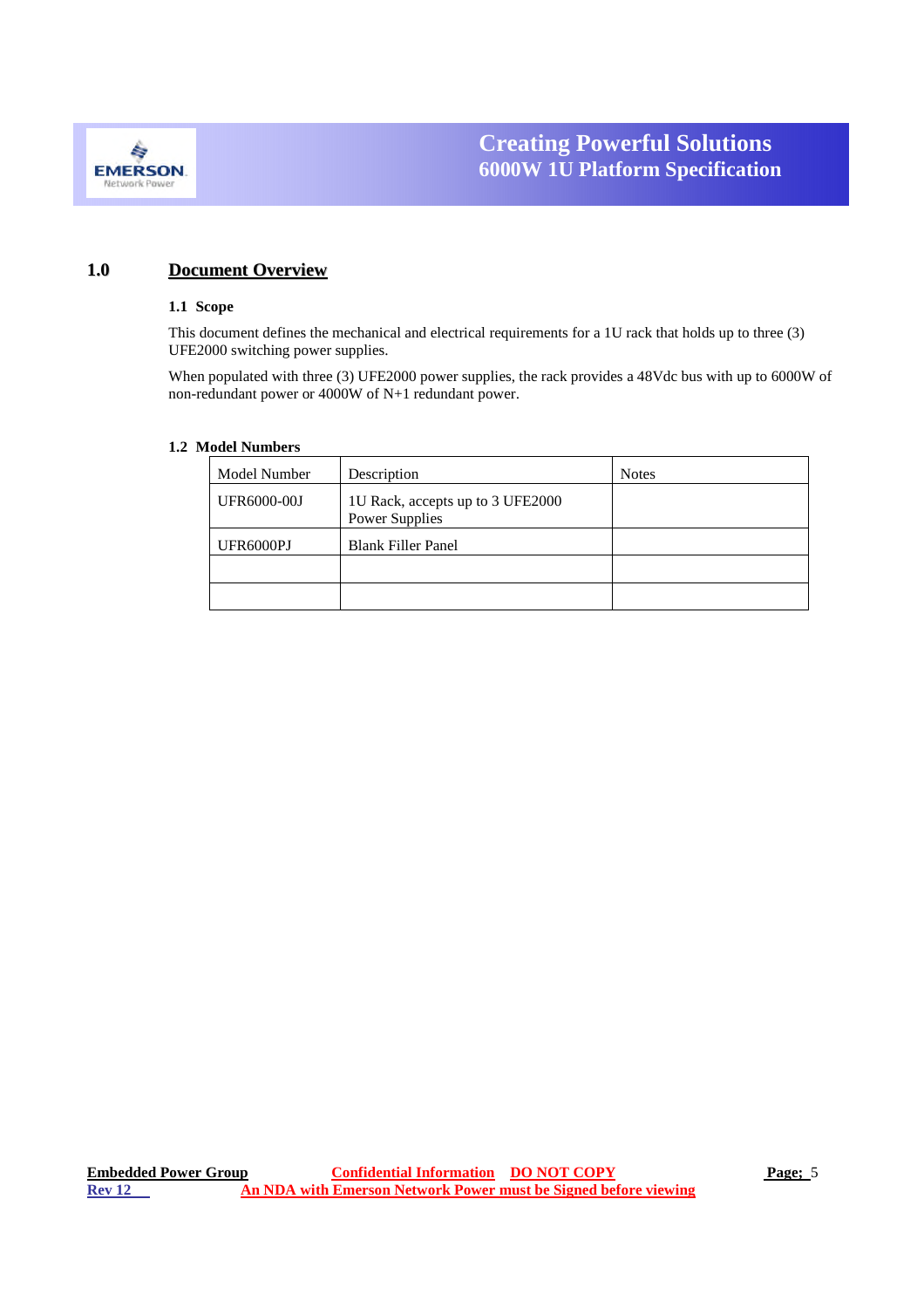

| .  |                                                                                                                                                                         |             |           |
|----|-------------------------------------------------------------------------------------------------------------------------------------------------------------------------|-------------|-----------|
| 10 | 5.14 - Add the Rack address table<br>for rack ID location                                                                                                               | Kings Yu    | 2/24/2009 |
|    | 6.3 - Revise the part number of the<br>signal connector (J16) and mating<br>connector.<br>6.5 - Update the mechanical<br>drawing with adding 4 screw<br>mounting holes. |             |           |
| 11 | <b>Updated Photo</b>                                                                                                                                                    | Conor Quinn | 3/13/2009 |
| 12 | 5.14 - Add power supply addresses<br>to rack ID location table                                                                                                          | Conor Quinn | 3/17/2009 |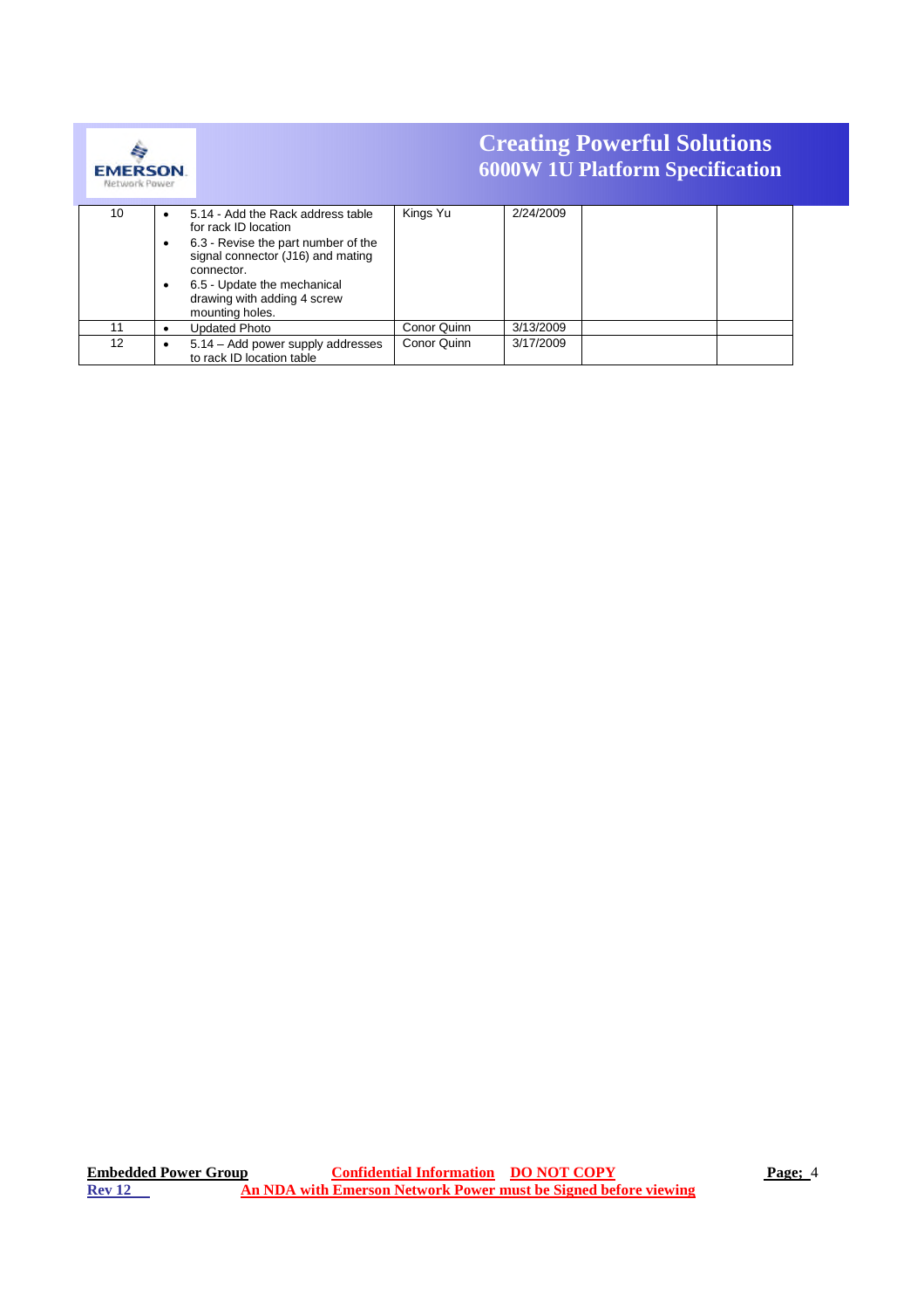

| 06 | $\bullet$ | 2.5 - CCC Approvals, changed to                                          | Conor Quinn  | 8-Oct-08 |  |  |
|----|-----------|--------------------------------------------------------------------------|--------------|----------|--|--|
|    |           | TBD - will be added at later date                                        |              |          |  |  |
|    | $\bullet$ | 2.7 – Clarify use of filler panels and                                   |              |          |  |  |
|    |           | test setup                                                               |              |          |  |  |
|    | $\bullet$ | 2.8 - Update EMC requirements                                            |              |          |  |  |
|    | $\bullet$ | 2.8 - Remove reference to                                                |              |          |  |  |
|    |           | EN61000-4-11                                                             |              |          |  |  |
|    | $\bullet$ | 3.3 - Humidity range to match                                            |              |          |  |  |
|    |           | <b>UFE2000</b>                                                           |              |          |  |  |
|    | ٠         | 3.9 - Update acoustic requirements                                       |              |          |  |  |
|    | $\bullet$ | 4.3 - Remove reference to PFC                                            |              |          |  |  |
|    | $\bullet$ | 4.4 - Change input current rating                                        |              |          |  |  |
|    | $\bullet$ | 4.5 - Remove reference to Inrush                                         |              |          |  |  |
|    |           | current                                                                  |              |          |  |  |
|    | $\bullet$ | 4.6 - Leakage current levels tbd                                         |              |          |  |  |
|    | $\bullet$ | 4.8 – Fusing not applicable to rack                                      |              |          |  |  |
|    | $\bullet$ | 4.10 - Transient Protection not                                          |              |          |  |  |
|    |           | applicable to rack                                                       |              |          |  |  |
|    | ٠         | 4.11 - Holdover Storage -not<br>applicable to rack                       |              |          |  |  |
|    | $\bullet$ | 5.3 - Floating Output, remove                                            |              |          |  |  |
|    |           | "signal ground" reference                                                |              |          |  |  |
|    | $\bullet$ | 5.9 - Remove reference to N+N                                            |              |          |  |  |
|    |           | rack redundancy                                                          |              |          |  |  |
|    | $\bullet$ | 5.10.1 - Add external capacitance                                        |              |          |  |  |
|    |           | specification                                                            |              |          |  |  |
|    | $\bullet$ | 6.5 - Add drawing of Filler Panel                                        |              |          |  |  |
|    | ٠         | 6.6 - Replace Astec with Emerson                                         |              |          |  |  |
|    | $\bullet$ | 6.8 – Add weight spec and correct                                        |              |          |  |  |
|    |           | typo                                                                     |              |          |  |  |
|    | $\bullet$ | 7.7 – Revise Hipot, Smokeless and                                        |              |          |  |  |
|    |           | Fan-source statements                                                    |              |          |  |  |
|    | $\bullet$ | 8.1 - MTBF no applicable; Eliminate<br>"in both directions" from thermal |              |          |  |  |
|    |           | section                                                                  |              |          |  |  |
|    | $\bullet$ | 9 - Correct UFR typo, Remove                                             |              |          |  |  |
|    |           | reference to China RoHS                                                  |              |          |  |  |
| 07 | $\bullet$ | 1.1 & 1.2 - Remove reference to                                          | Conor Quinn  |          |  |  |
|    |           | <b>UFE1300</b>                                                           |              |          |  |  |
|    | $\bullet$ | 2.7 - Radiated to Level A                                                |              |          |  |  |
|    | ٠         | 2.8 - Remove reference to                                                |              |          |  |  |
|    |           | <b>UFE1300</b>                                                           |              |          |  |  |
|    | ٠         | 3.7 - Remove reference to                                                |              |          |  |  |
|    |           | <b>UFE1300</b>                                                           |              |          |  |  |
|    | ٠         | 4.1, 4.3 – Remove reference to                                           |              |          |  |  |
|    |           | <b>UFE1300</b><br>4.3 – Remove reference to                              |              |          |  |  |
|    | ٠         | <b>UFE1300</b>                                                           |              |          |  |  |
|    | $\bullet$ | 4.4 - Change input current levels                                        |              |          |  |  |
|    |           | consistent with safety file                                              |              |          |  |  |
|    | $\bullet$ | 4.5, 4.8, 4.9, 4.10, 4.11 - Remove                                       |              |          |  |  |
|    |           | reference to UFE1300                                                     |              |          |  |  |
|    | $\bullet$ | 5.1, 5.8, 5.11 - Remove reference                                        |              |          |  |  |
|    |           | to UFE1300                                                               |              |          |  |  |
|    | $\bullet$ | 6.4 - Remove reference to                                                |              |          |  |  |
|    |           | <b>UFE1300</b>                                                           |              |          |  |  |
| 08 | $\bullet$ | 2.7 & Appendix A - Add EMI                                               | Conor Qui nn |          |  |  |
|    |           | Radiated Test Setup                                                      |              |          |  |  |
|    | $\bullet$ | 4.6 - Modify leakage current<br>requirement                              |              |          |  |  |
|    | $\bullet$ | 6.3 - Add drawing of Signal                                              |              |          |  |  |
|    |           | Connectors showing Pin Locations                                         |              |          |  |  |
|    |           | 6.5 - Update Mechanical Drawing                                          |              |          |  |  |
| 09 | $\bullet$ | $5.15.3$ – Remove # of racks that                                        | Conor Quinn  |          |  |  |
|    |           | was inconsistent with 5.9 & 5.11                                         |              |          |  |  |
|    |           |                                                                          |              |          |  |  |

| <b>Embedded Power Group</b> | <b>Confidential Information DO NOT COPY</b> |                                                                 | Page; 3 |
|-----------------------------|---------------------------------------------|-----------------------------------------------------------------|---------|
| <b>Rev</b> 12               |                                             | An NDA with Emerson Network Power must be Signed before viewing |         |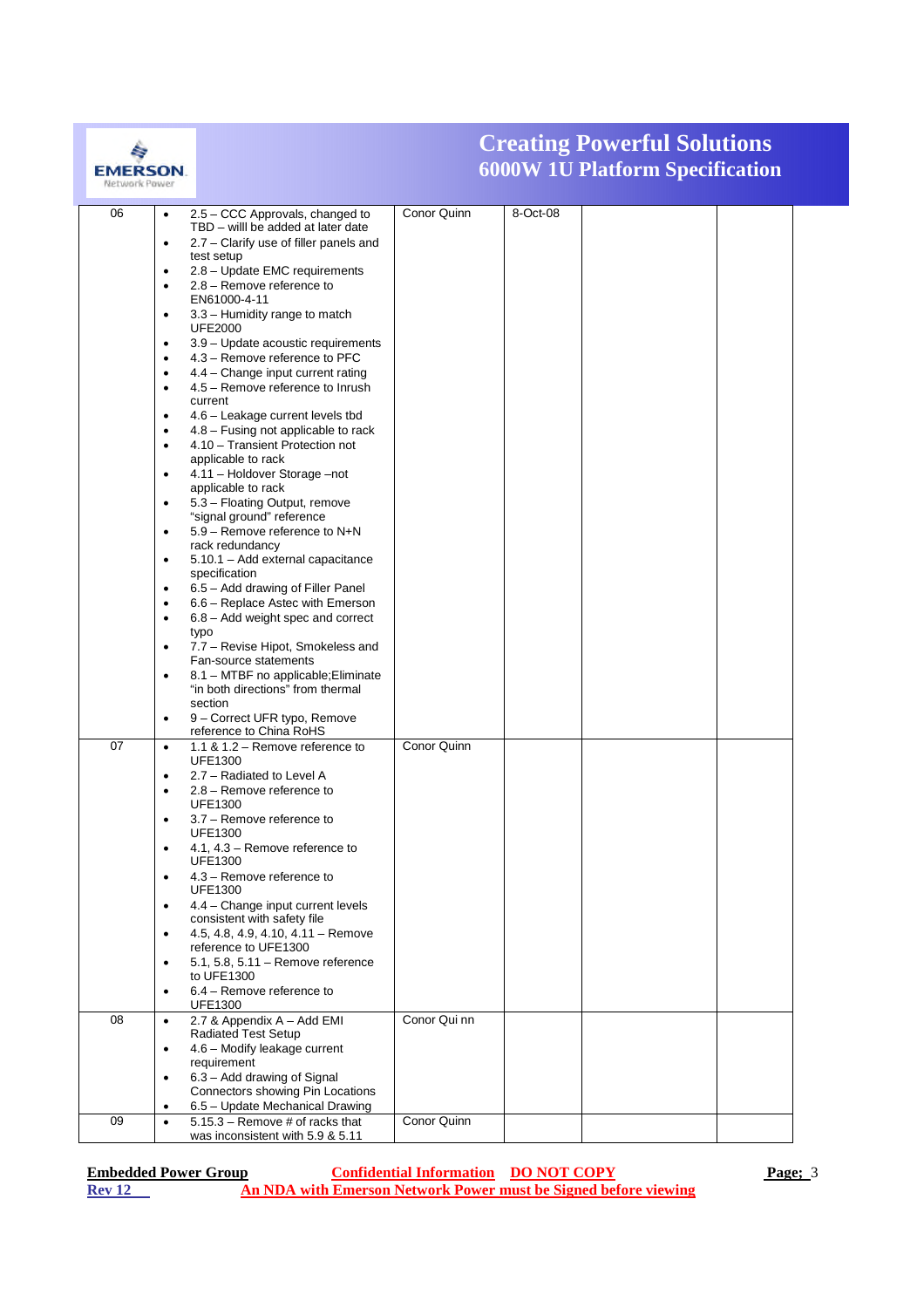

# *Revision History:*

| <b>Revision</b> | <b>Change Description</b>                                         | Marketing   |                |  |
|-----------------|-------------------------------------------------------------------|-------------|----------------|--|
|                 |                                                                   | Approved by | Date           |  |
| 01              | <b>Initial Draft</b><br>$\bullet$                                 | Conor Quinn | $20 -$ Sept-07 |  |
| 02a             | Change name to UFR6000<br>$\bullet$                               | Conor Quinn | 27-Nov-07      |  |
|                 | 1.5 - Model number table<br>$\bullet$                             |             |                |  |
|                 | 3.10 - Add cleanroom requirements<br>$\bullet$                    |             |                |  |
|                 | 5.3.4 – option for tieing ground of<br>$\bullet$                  |             |                |  |
|                 | aux output to main output                                         |             |                |  |
|                 | 5.3.5 - option for strapping main<br>$\bullet$                    |             |                |  |
|                 | output to chassis ground                                          |             |                |  |
|                 | 5.12 - Clarify passive load sharing<br>$\bullet$                  |             |                |  |
|                 | on Auxiliary Output                                               |             |                |  |
|                 | 6.1.3 - Input power cord retainer<br>$\bullet$                    |             |                |  |
|                 | clip requirement                                                  |             |                |  |
|                 | 6.5 - Length change to 15" from<br>$\bullet$                      |             |                |  |
|                 | mounting ears to rear, including                                  |             |                |  |
|                 | input and output connectors                                       |             |                |  |
|                 | 7.1 - Clarify burn-in requirements<br>$\bullet$                   |             |                |  |
|                 | based on passive-only design                                      |             |                |  |
|                 | 7.2 - Clarify MTBF expectations<br>$\bullet$                      |             |                |  |
| 03a             | based on passive-only design<br>Cover - New 3D Drawings           | Conor Quinn | 24-Mar-08      |  |
|                 | $\bullet$<br>5.12 - Add maximum auxiliary<br>$\bullet$            |             |                |  |
|                 | output power in redundant                                         |             |                |  |
|                 | configuration                                                     |             |                |  |
|                 | 6.5 - Updating dimensions per YH<br>$\bullet$                     |             |                |  |
|                 | Chung 1/23/08                                                     |             |                |  |
|                 | 7.2 - Remove requirement for<br>$\bullet$                         |             |                |  |
|                 | <b>DMTBF</b>                                                      |             |                |  |
| 03 <sub>b</sub> | Remove non-spec related marketing<br>$\bullet$                    | Conor Quinn | 30-Apr-08      |  |
|                 | and schedule notes                                                |             |                |  |
| 04              | $1.2$ – change part number for blank<br>$\bullet$                 | Conor Quinn | 30-Jul-08      |  |
|                 | panel                                                             |             |                |  |
|                 | 1.4 - remove schedule<br>$\bullet$                                |             |                |  |
|                 | requirements from spec                                            |             |                |  |
|                 | $2.3$ & $2.4$ – remove reference to<br>$\bullet$<br>Nemko         |             |                |  |
|                 |                                                                   |             |                |  |
|                 | 3.10 - remove reference to Class<br>$\bullet$<br>10000 clean room |             |                |  |
|                 | 5.4, 5.5, 5.6 & 5.7 - remove<br>$\bullet$                         |             |                |  |
|                 | unquantifiable/untestable items                                   |             |                |  |
|                 | 6.7 - Reference QP4205 for Shock<br>$\bullet$                     |             |                |  |
|                 | and Vibration testing                                             |             |                |  |
|                 |                                                                   |             |                |  |

**850W**